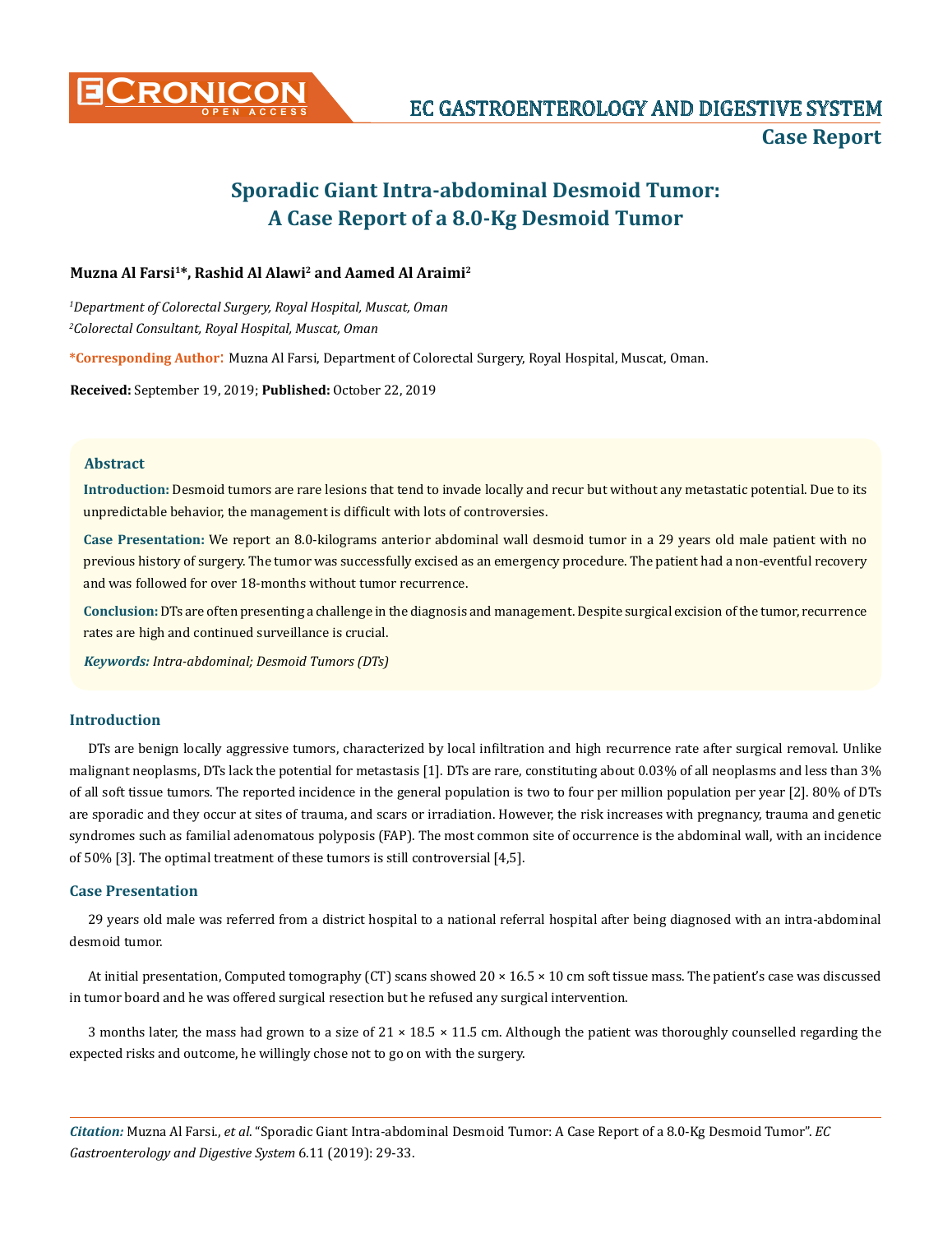2 months later, he presented to the Emergency Department with 1-day history of severe abdominal pain associated with abdominal distention, vomiting, and constipation. Abdominal pain was generalized and has been progressing in severity, associated with 8 episodes of vomiting.

On clinical admission, the patient was in pain. Vital are WNL. Abdominal examination revealed a tense and tender abdomen. There was a palpable abdominal mass extending from epigastric area to the pelvis. Digital rectal examination revealed normal anorectal mucosa with no palpable masses.

His labs showed the following: haemoglobin 13.2 g/dl, white blood cells  $11.1 \times 10^{9}/L$ , neutrophils 9.5 × 10^9/L, platelets 224 × 10^9/L and C reactive protein 92.4 mg/L, GFR 86 mL/min/1.73 m<sup>2</sup>. Other lab tests results were within normal ranges.

He underwent an abdominal CT scan with finings of small bowel thickening and perforation, in view of the presence of the known huge mesenteric mass encasing some of the small bowel loops and its vasculature, the picture is most likely attributed to bowel ischemia (Figure 1).



*Figure 1: Sagittal View of huge desmoid tumor with pneumoperitoneum.*

The patient was taken immediately for emergency laparotomy with high risk consent. Midline incision revealed a huge lobulated hypervascular mesenteric mass measuring 40 × 21 × 12 cm, firm in consistency, smooth surface, causing significant compression effect occupying the full intra-abdominal space.

There was a large segment of small bowel (jejunum) and right ascending colon entrapped within the lobulated space of the mass with a perforated gangrenous segment. In addition, the abdominal cavity was full of small bowel content causing generalized peritonitis. The rest of abdominal viscera looks grossly normal.

*Citation:* Muzna Al Farsi., *et al*. "Sporadic Giant Intra-abdominal Desmoid Tumor: A Case Report of a 8.0-Kg Desmoid Tumor". *EC Gastroenterology and Digestive System* 6.11 (2019): 29-33.

30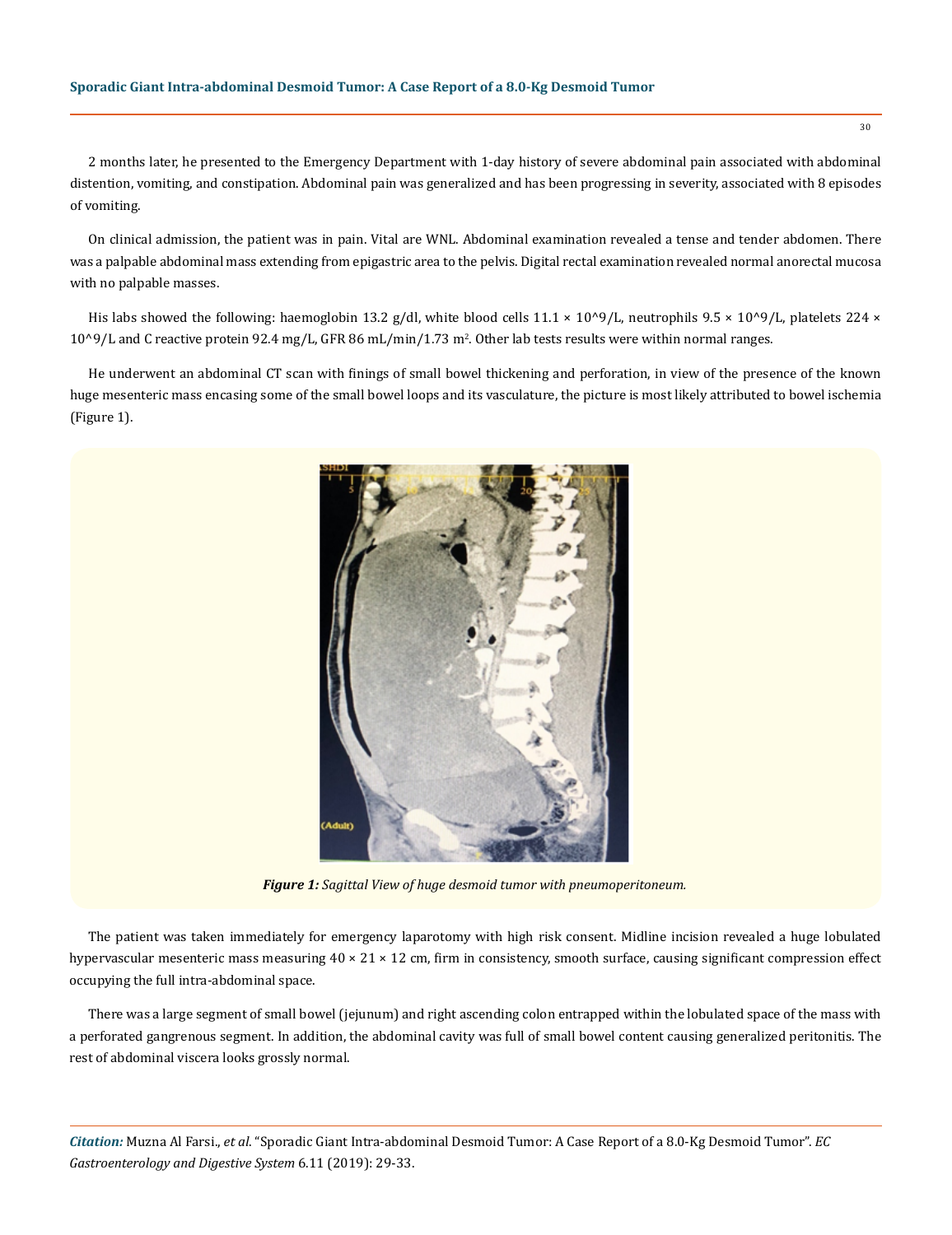Right ureter was saved during dissection, however, there was part of the tumor tightly adherent to the ureter. Considering the high risk of local recurrence of this tumor, ureter was divided, and re-anastomosed, right DJ stent was placed (Figure 2).



*Figure 2: Intraoperative view of the mass invading the bowel loops and the RT ureter.*

The patient was discharged 5<sup>th</sup> day postoperatively in a good condition, and he was then reviewed as an outpatient after 12 days, with smooth recovery outcome and without any significant complaints.

The final histopathology resulted as intra-abdominal mesenteric fibromatosis invading small and large bowel as well as a segment of the right ureter. All resected bowel and ureteric margins are free of tumor (Figure 3).



*Figure 3: The retrieved specimen, wt 8 kg.*

*Citation:* Muzna Al Farsi., *et al*. "Sporadic Giant Intra-abdominal Desmoid Tumor: A Case Report of a 8.0-Kg Desmoid Tumor". *EC Gastroenterology and Digestive System* 6.11 (2019): 29-33.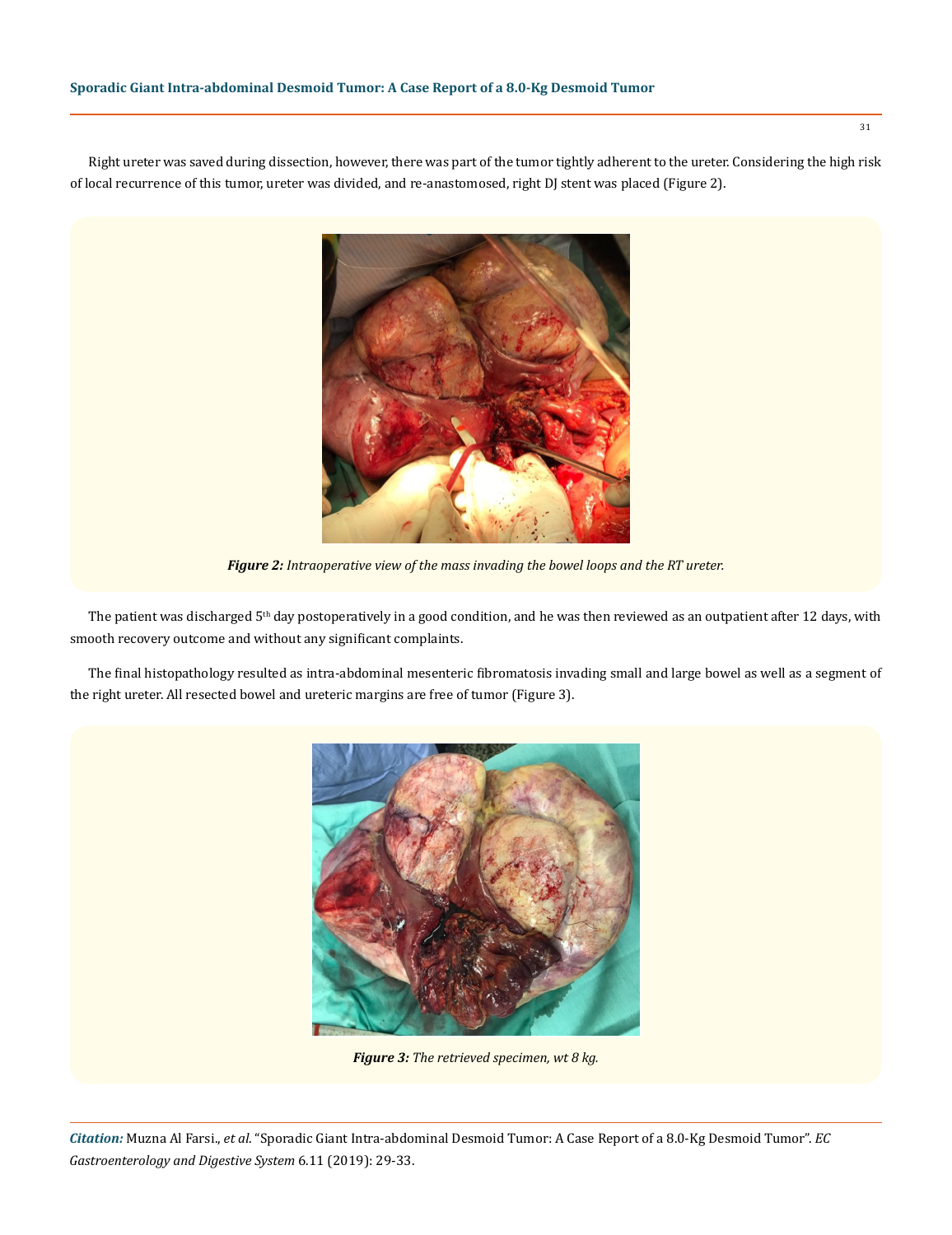#### **Outcome and follow-up**

Interval follow up of the patient was done every 3 to 6 months with detailed history and clinical examination. CT scan abdomen and pelvis and colonoscopy repeated on 12<sup>th</sup> months post-operatively that excluded recurrence. Then patient resumed his full functional and physical status few weeks after surgery and currently he is working in the military service.

### **Discussion**

Desmoid tumors are benign deep fibromatoses, originating from musculoaponeurotic stromal elements with a slowly infiltrating growth [6,7]. These tumors can be either sporadic or associated with pregnancy and trauma and others associated with hereditary cancer syndromes, unlike our patient, who had no family history of any inherited syndromes and no personal history of abdominal trauma, suggesting that it may have occurred sporadically [1,6]. Sporadic DTs are more likely to be extra-abdominal, with only 5% of sporadic DTs located intra-abdominally [8].

According to their location, desmoid tumors are divided into extra-abdominal, abdominal and intra-abdominal [9]. Many studies have shown that between 37% and 50% of desmoids are initiated in the abdominal region which was similar to the location in the case we reported [10].

In many cases -including ours-, patients usually remain asymptomatic or they may have vague abdominal symptoms until their growth and infiltration causes intestinal obstruction, organ ischemia and genitourinary compression which is evidenced by cross-sectional imaging and reveals a locally advanced tumor [4,11].

Regarding treatment, surgical resection is the treatment of choice [12]. As these tumors are usually discovered after they have already progressed in size, adjacent involved structures must be resected as well [3,13]. In the present case, the tumor was embedded in mesentery of the small and large bowel with extension to retro-peritoneal structures and showed extensive adhesions, resection of a large segment of small bowel, right ascending colon and right ureter was performed. Due to the high tumor recurrence rate ranging from 30% to 40%, regular postoperative follow-up needs to be adopted [4].

Other than surgical, medical therapy including antiestrogens, chemotherapy, and radiotherapy have been trialed for the treatment of DTs, though large randomized studies are difficult considering the rarity and varied anatomical presentation of DTs [6,10].

In summary, we encountered a rare case of giant intraabdominal DT in a young male who had no history of surgery, trauma, or inherited syndromes. It was complicated with bowel ischemia and perforation, so optimal treatment was surgery. DTs have a high rate of recurrence, so primary resection with negative margins and close follow-up are necessary.

# **Conclusion**

DTs present a clinical challenge in their diagnosis and management. Wide margin tumor excision is the first line management of desmoid tumors. Considering the high recurrence risk, continued surveillance is crucial.

## **Bibliography**

- 1. Bonilla FA., *et al*[. "International Consensus Document \(ICON\): Common Variable Immunodeficiency Disorders".](https://www.ncbi.nlm.nih.gov/pubmed/26563668) *Journal of Allergy and [Clinical Immunology: In Practice](https://www.ncbi.nlm.nih.gov/pubmed/26563668)* 4.1 (2015): 38-59.
- 2. [Abbott JK and Gelfand EW. "Common Variable Immunodeficiency. Diagnosis, Management, and Treatment".](https://www.ncbi.nlm.nih.gov/pubmed/26454311) *Immunology and Allergy [Clinics of North America](https://www.ncbi.nlm.nih.gov/pubmed/26454311)* 35.4 (2015): 637-658.

*Citation:* Muzna Al Farsi., *et al*. "Sporadic Giant Intra-abdominal Desmoid Tumor: A Case Report of a 8.0-Kg Desmoid Tumor". *EC Gastroenterology and Digestive System* 6.11 (2019): 29-33.